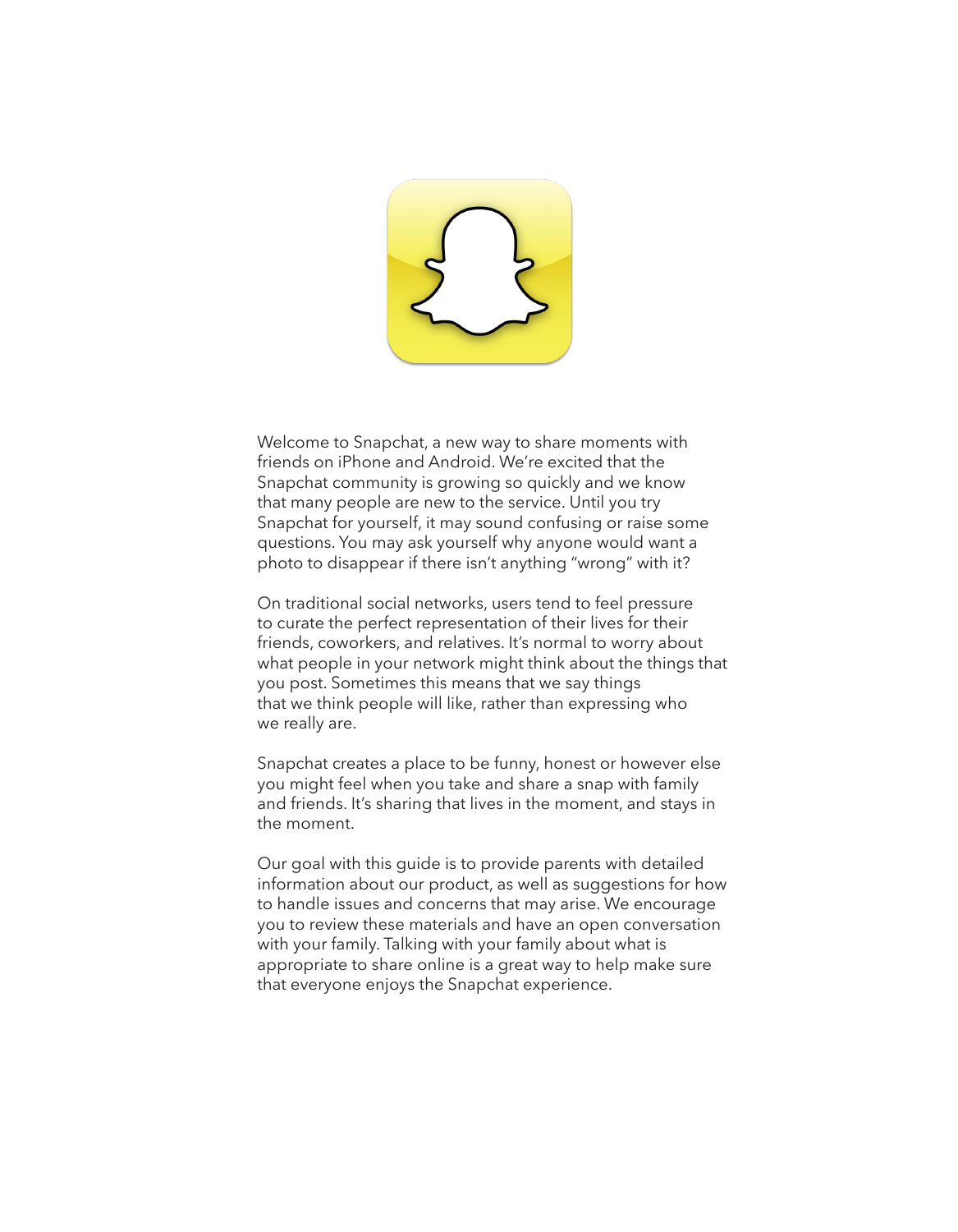# **SNAPCHAT GUIDE FOR PARENTS**

What is Snapchat and how does it work? *pg 1*

How are Snapchat accounts created?

Who is Snapchat for?

- My child is under the age of 13 and has a Snapchat account, is that okay? *pg 2* What Is "SnapKidz"?
- What does my teen need to know about using Snapchat? *pg 3*

Privacy

Safety

Digital citizenship

pg 5 Should I use Snapchat with my teen?

What does Snapchat cost? Do I need a data plan?

pg 6 Is it possible to save Snapchat messages?

Can I retrieve, copy, or intercept messages my teen has sent or received?

pg 7 How can I delete my teen's account or prevent them from using Snapchat?

What can I do if my teens has received an inappropriate or unwanted message?

- What should I do if I believe my minor child has been sending sexually *pg 8* explicit messages?
- Contacting law enforcement and assisting in investigations *pg 9*

Additional resources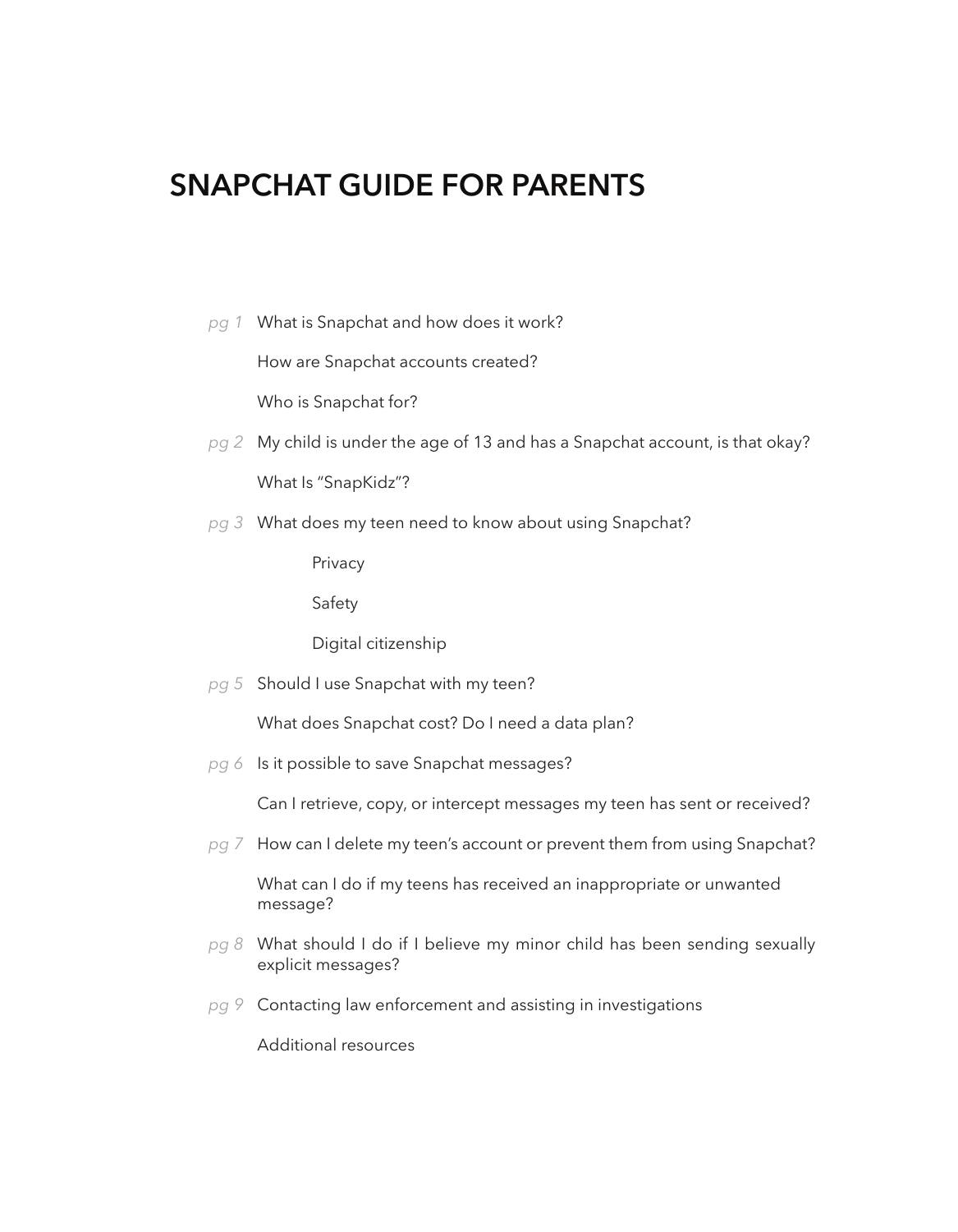

# **WHAT IS SNAPCHAT AND HOW DOES IT WORK?** ?

Snapchat is directed towards teens and adults. Minors ages 13-17 should have permission from a parent or legal guardian before using Snapchat.

If you are the parent or legal guardian of a minor that is using Snapchat without your permission, please refer to the 'How can I prevent my teen from using Snapchat?' section of this guide.

Children under the age of 13 are only permitted to access a special version of Snapchat, called "SnapKidz," which they are automatically directed to upon sign up.

For more details on eligibility and age, please see our Terms of Use (www.snapchat.com/terms).



## **HOW ARE SNAPCHAT ACCOUNTS CREATED?**

After downloading and installing Snapchat from the Google Play (Android) or Apple AppStore marketplaces, users must provide an email address and select a password to create an account. If Snapchat is installed on a device with phone service, the phone number will also be provided.

For more details on what information is collected and how it may be used, please see our Privacy Policy (*www.snapchat.com/privacy*).



### **WHO IS SNAPCHAT FOR?**

Snapchat is not intended for children under the age of 13. Minors ages 13-17 should have permission from a parent or legal guardian before using Snapchat.

If you are the parent or legal guardian of a minor that is using Snapchat without your permission, please refer to the '*How can I prevent my teen*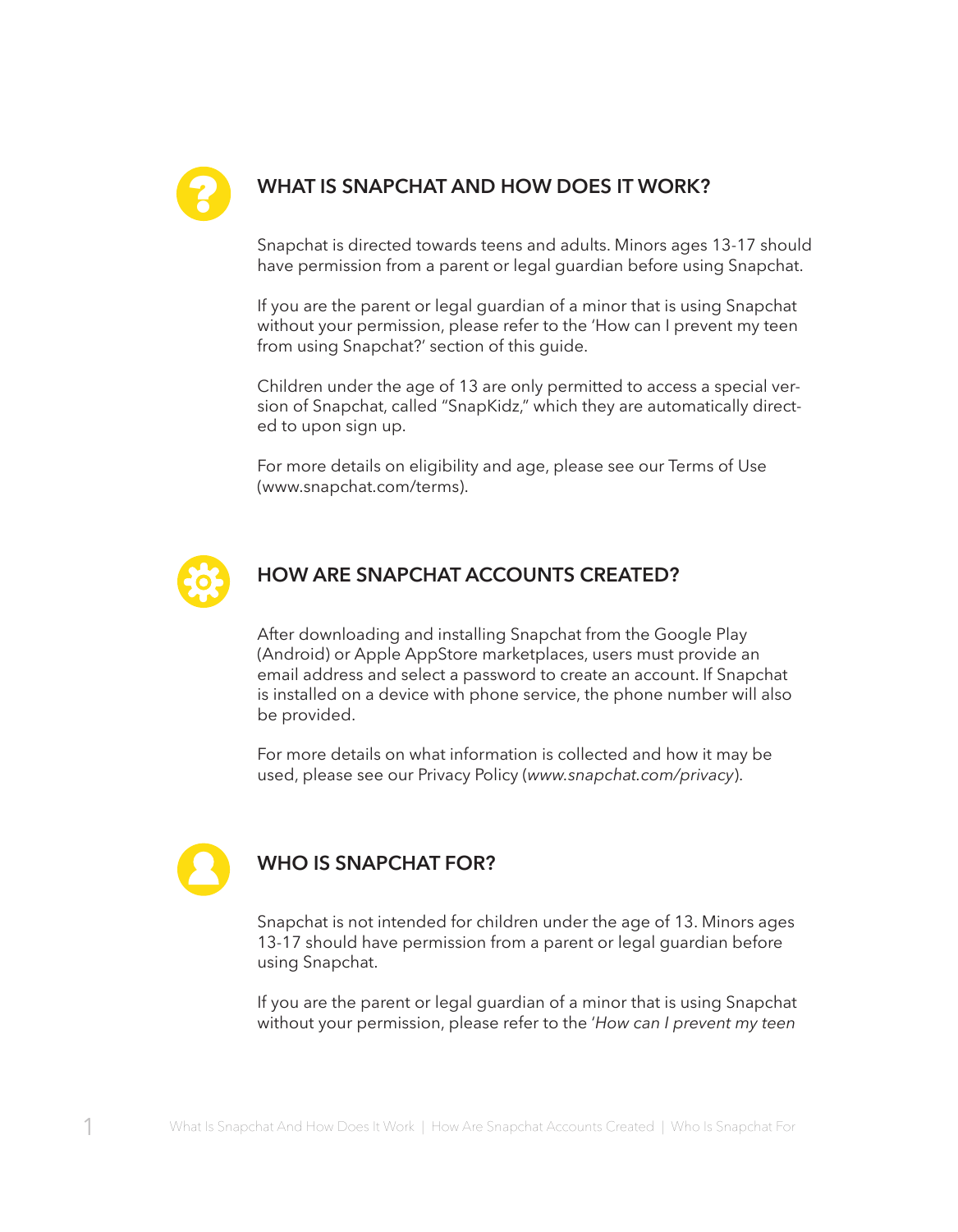*from using Snapchat?*' section of this guide.

Children under the age of 13 are only permitted to access a special version of Snapchat, called "SnapKidz," which they are automatically directed to upon sign up.

For more details on eligibility and age, please see our Terms of Use (*www.snapchat.com/terms*).



#### **MY CHILD IS UNDER THE AGE OF 13 AND HAS A SNAPCHAT ACCOUNT, IS THAT OKAY?**

A child under the age of 13 may have the opportunity to use "SnapKidz," described below, which does not include creation of a Snapchat account. If your child is under the age of 13 and has created a Snapchat account, the account **must be deleted** in accordance with our Terms of Use (www. snapchat.com/terms) by going to www.snapchat.com/a/delete\_account and entering the child's username and password.

If Snapchat obtains knowledge that a user is under the age of 13, it is our policy to terminate the account and delete any personal information associated with that account.



#### **WHAT IS "SNAPKIDZ"?**

New users who enter a date of birth indicating that they are under 13 may be given access to "SnapKidz," which does not include messaging capabilities or the collection or transmission of personal information. A SnapKidz user's email address, password and age are only stored locally on the user's mobile device and are not transmitted to Snapchat. Snap-Kidz allows younger users to take photos and videos, add captions and drawings, and save them locally on their mobile device. However, they are not able to create a Snapchat account and cannot add friends or send and receive messages.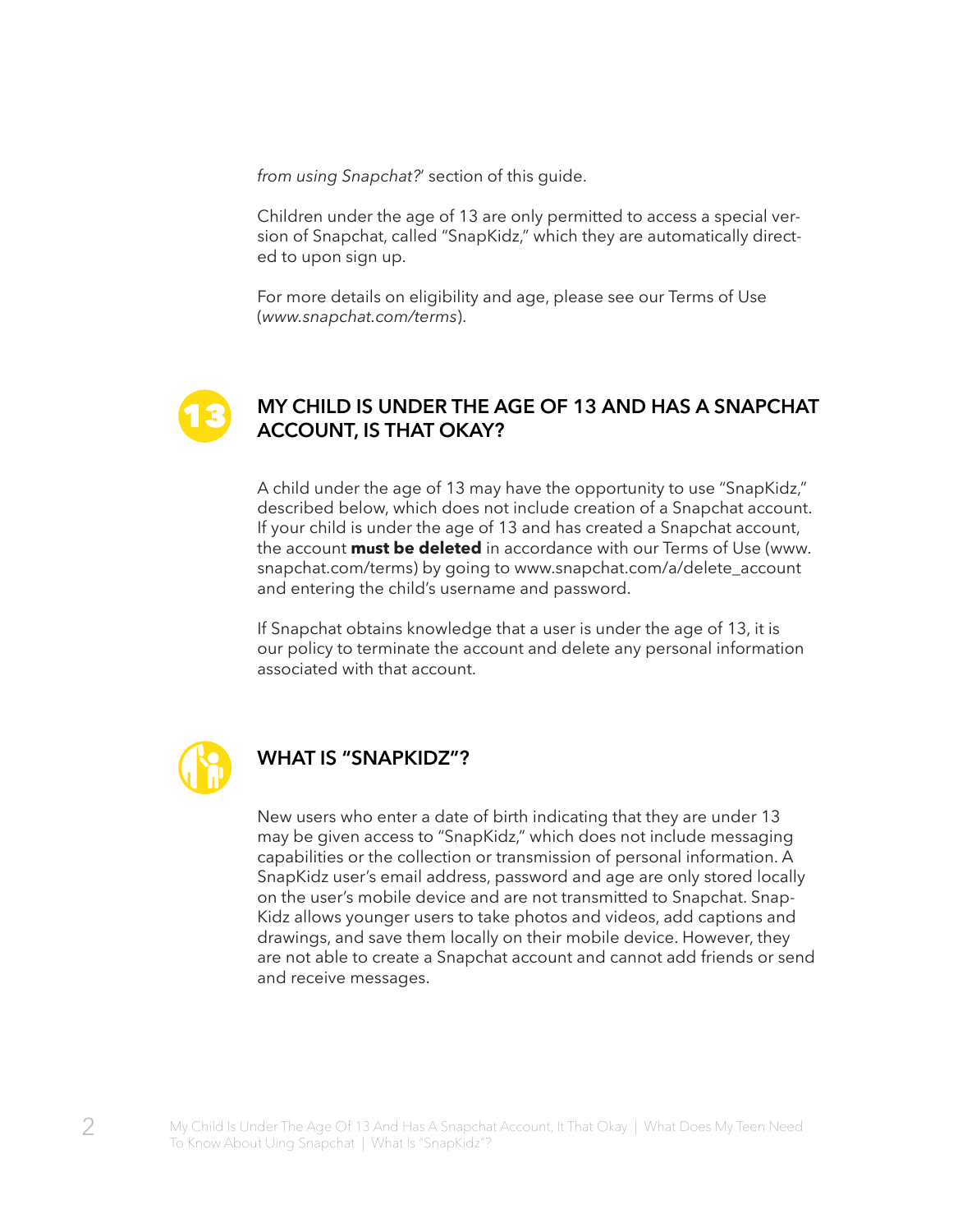

# **WHAT DOES MY TEEN NEED TO KNOW ABOUT USING SNAPCHAT?**

We encourage all users to take an active role in protecting their **privacy**  and **safety**, and to help others by practicing good **digital citizenship**.

#### *PRIVACY*

In order to message someone on Snapchat, you need to know their username and add them to your "*My Friends*" list.

Snapchat's "*Find My Friends*" feature allows users to look up their friends' usernames by uploading the phone numbers in their device's address book and searching for accounts that match those numbers.

By default, anyone who knows your username or phone number can send you a message.

**You can configure Snapchat to only accept messages from users on your "My Friends" list.** To change this, go to the settings menu in the application, select "*Who can send me snaps...*", then select "*My Friends*" instead of "*Everyone*."

To block a user, tap the Menu icon, select "*My Friends*," locate their name in the list and swipe right across their name (or in Android, long-press the name). Press "*Edit*" and then "*Block*." If you would like to delete a friend from your contacts, press "*Delete*." Even if you haven't added the user as a friend, their name will still appear in the "*My Friends*" list under "*Recent*" if they have sent you a message recently.

#### *SAFETY*

**Under no circumstances is it okay to create, send, receive, or save a sexually explicit image of a minor.** It does not matter what the purpose or motive is, the willingness of the participants or the age of the recipient. Even a self-portrait can be considered a serious crime and may be a felony in the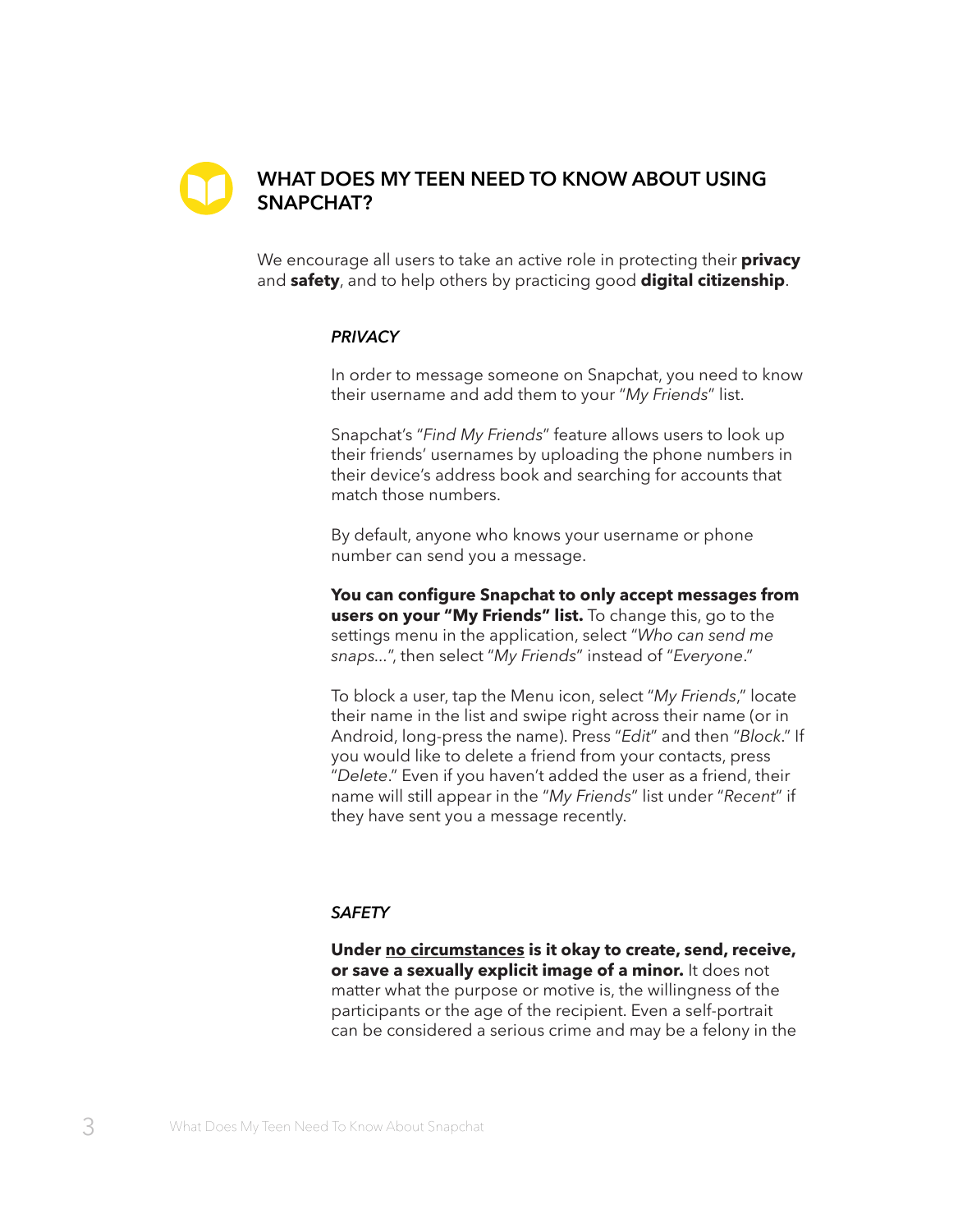United States. **It is extremely important that Snapchat not be used in this manner and parents are strongly encouraged to educate their minor children on this subject.** If you have knowledge of, or are in possession of, a sexually explicit image of a minor; contact your local law enforcement for assistance and contact Snapchat to let us know (see below for details).

It is illegal in the United States to send a sexually explicit image to a minor or for an adult to sexually solicit a minor; any such incidents should be reported to your local law enforcement and to Snapchat (see below for details).

Advise your teen on the warning signs of someone pressuring them, pushing their boundaries or doing things that make them uncomfortable. Let your teen know who the adults are in their life that they can confide in.

Although Snapchat messages are designed to disappear in 10 seconds or less, there is no guarantee that the recipient won't take a picture of the message using the "screenshot" feature of their phone or by taking a picture with a camera.

Snapchat attempts to detect when recipients take a screenshot and sends a notification to the sender, but even this is not foolproof.

As with any online service, one should always "Think Before You Send" and consider the trustworthiness of the intended recipient(s) before choosing to share an image or video with them—if it's too sensitive to risk someone else seeing it, then it shouldn't be sent!

If you receive a bullying, abusive or otherwise unwanted message, do not respond to it—responding may encourage further messages. Instead, you should block the user and/or change your privacy settings to prevent future contact from the individual (see 'Privacy' section above). If you believe the sender's behavior is unlawful, contact your local law enforcement for assistance.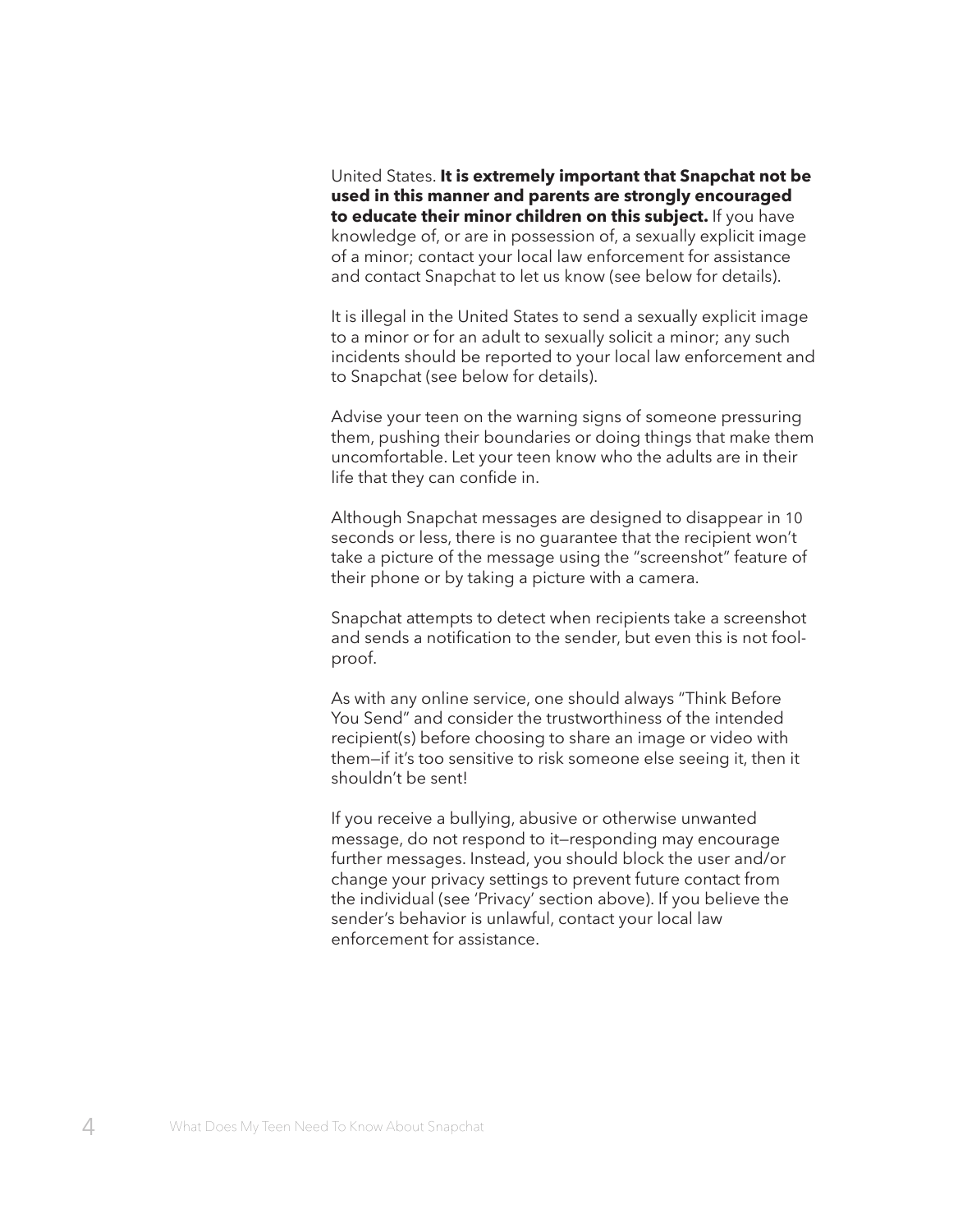#### *DIGITAL CITIZENSHIP*

**Help others.** Check in with your friends who use Snapchat and make sure that they know about the privacy settings and safety information.

**Think before you send.** How will your message make the other person feel? Would you be upset, embarrassed or get in trouble if they showed it to someone else? If you feel like you're taking a risk or doing something that makes you even a little bit uncomfortable—stop what you're doing and don't send the message.

#### **Have fun.**

Snapchat is supposed to be fun, if you're nothaving fun or if you're ruining someone else's fun, *you're doing it wrong* and you should re-think what you're doing.



#### **SHOULD I USE SNAPCHAT WITH MY TEEN?**

Yes! Snapchat is not just for teens—Snapchat users include parents, grandparents and adults of all ages. Snapchat is an easy and fun way for families to stay in touch.

Snapchat also provides delivery confirmation for every message sent, letting you know if your message has been delivered and when it has been opened.



# **WHAT DOES SNAPCHAT COST? DO I NEED A DATA PLAN?**

The Snapchat application is free to download and install. If your smartphone, iPod or iPad is using Wi-Fi to connect to the Internet, you may not experience any additional cost for usage. Otherwise Snapchat uses the data plan that you purchase with your smartphone. If your data usage exceeds what is allotted by your data plan, you could be subject to additional fees by your carrier.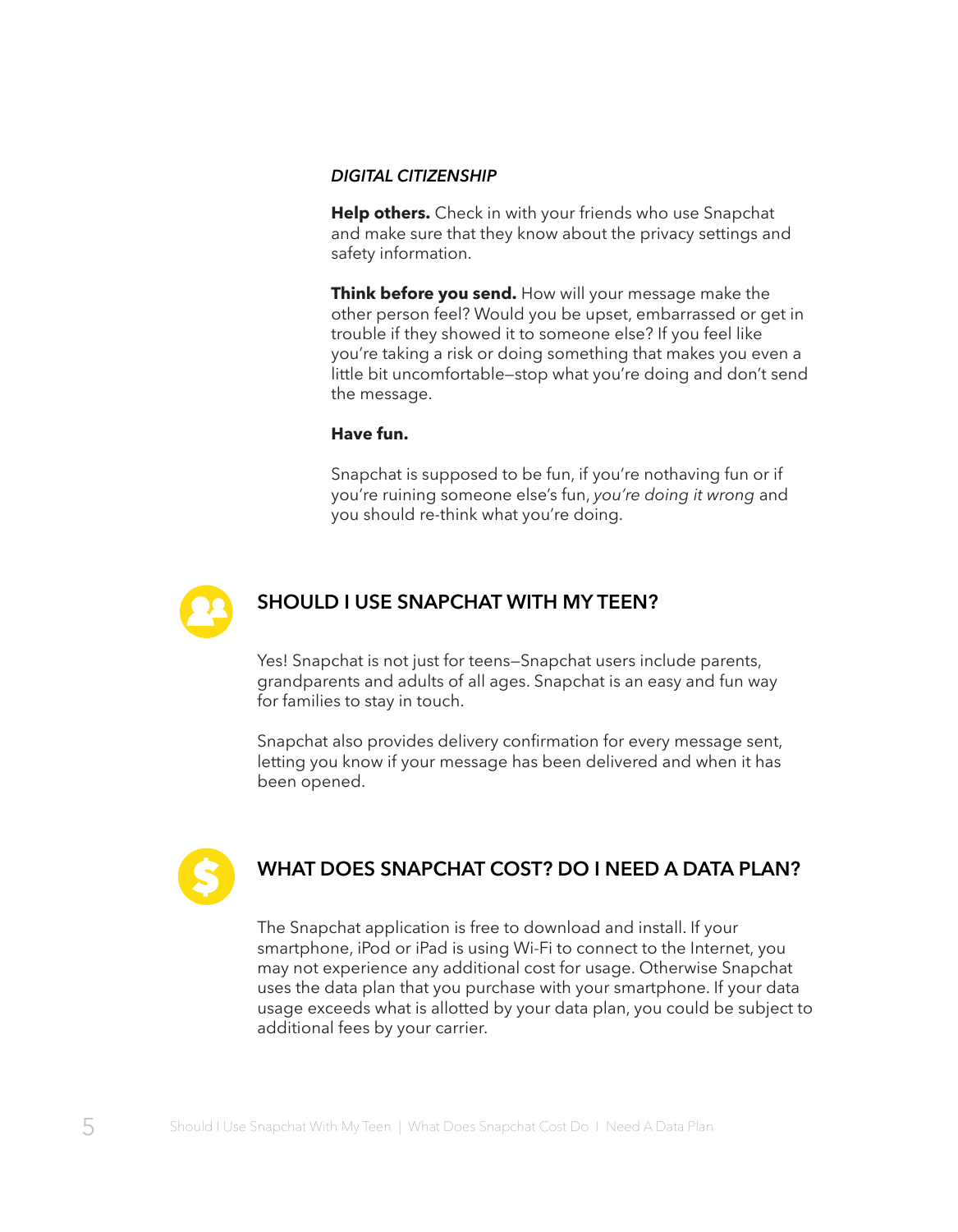

# **IS IT POSSIBLE TO SAVE SNAPCHAT MESSAGES?**

Prior to transmitting a message, the sender is able to save a copy of the image they have composed. After sending a message, the sender can no longer view it through the Snapchat application.

Although the ability to save received messages is not part of the Snapchat application, it may be possible for recipients to use built-in features of the Android and Apple iOS operating systems to take a picture of the message and save it, in what is known as a "screenshot" or "screen-capture." It is also possible to use a second device to take a picture of the message as it displays on the screen.

Snapchat attempts to detect if a recipient takes a screenshot and sends a notification to the sender when possible.

# **CAN I RETRIEVE, COPY OR INTERCEPT MESSAGES MY TEEN HAS SENT OR RECEIVED?**

In most cases once the recipient has viewed a message, it is automatically deleted from Snapchat's servers and cannot be retrieved by anyone, for any reason.

Snapchat is unable to provide parents with access to their children's messages.

Parents wishing to monitor the messages their teen receives through Snapchat should instruct their teen not to open Snapchat messages until they are able to view them together.

For more details please see the Snapchat Privacy Policy (*www.snapchat.com/privacy*).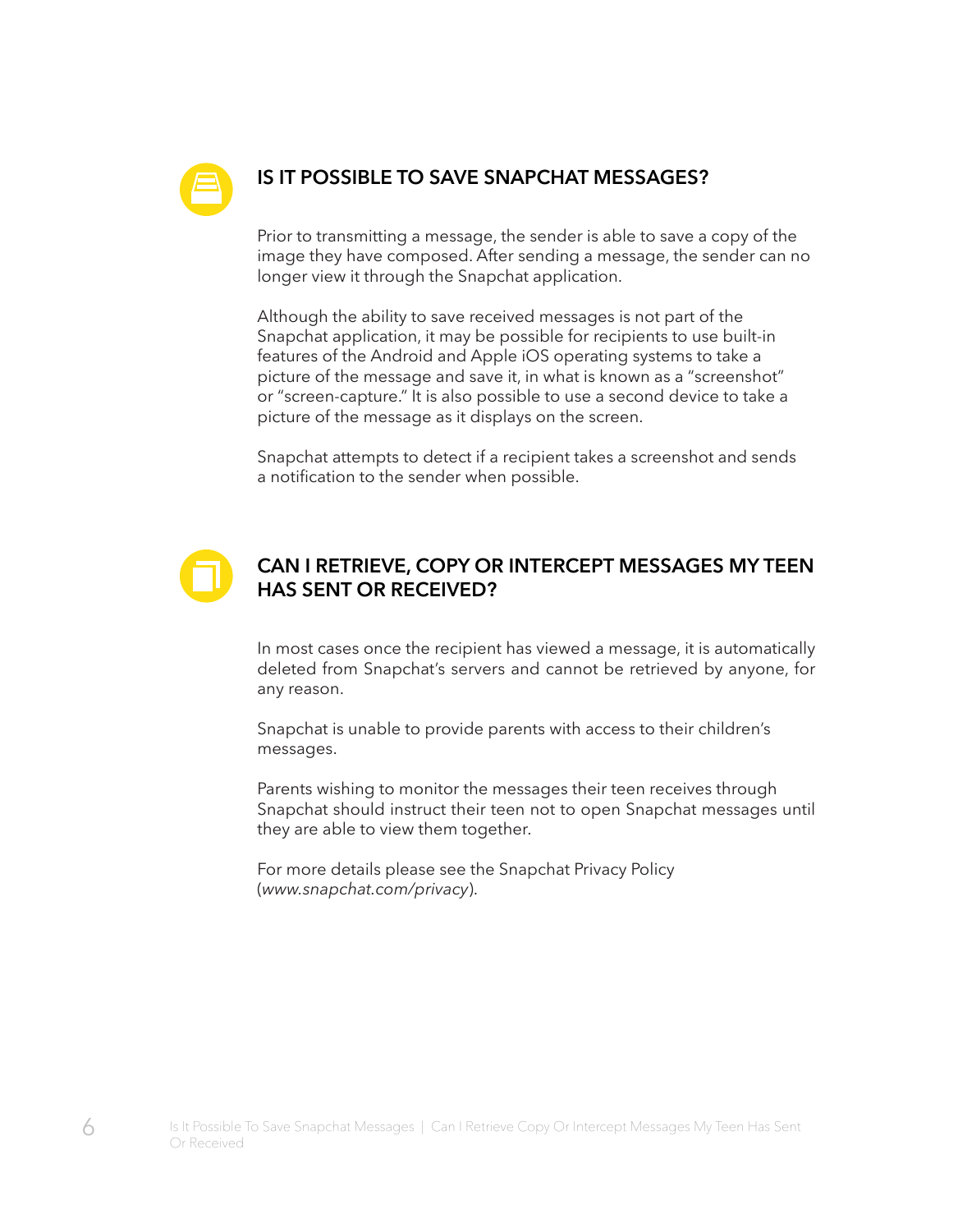

# **HOW CAN I DELETE MY TEEN'S ACCOUNT OR PREVENT THEM FROM USING SNAPCHAT?**

To delete an account, go to *www.snapchat.com/a/delete\_account* and enter the account's username and password. Deleting an account is permanent and cannot be reversed, however it will still be possible to create a new account from the same device.

If you wish to delete your teen's Snapchat account and are unable to compel them to divulge or enter their password, you may submit a deletion request to Snapchat by completing the form located at *www.snapchat.com/static\_files/deletion\_request.pdf*.

On the Apple iPhone, iPod Touch and iPad devices, one can delete the Snapchat application and then use built-in parental control settings to restrict the ability to install new applications. One can also access the device's AppStore account to monitor which applications are installed.

For more information, see: *http://support.apple.com/kb/HT4213*

On Android devices one can monitor and control which applications are installed by accessing the device's Google Play account at *http://play.google.com*. There are also a variety of third-party parental control applications available through the Google Play marketplace. Some of these applications may be useful for restricting or preventing access to Snapchat, however every application is different and Snapchat makes no claims as to their quality or effectiveness.



### **WHAT CAN I DO IF MY TEEN HAS RECEIVED AN INAPPROPRIATE OR UNWANTED MESSAGE?**

If your teen has received an unwanted message, instruct them not to respond to it—responding may encourage further messages. Instead, they should block the user and/or change their privacy settings to prevent future contact from the individual (see '*Privacy*' under the '*What does my teen need to know about using Snapchat?*' section of this guide).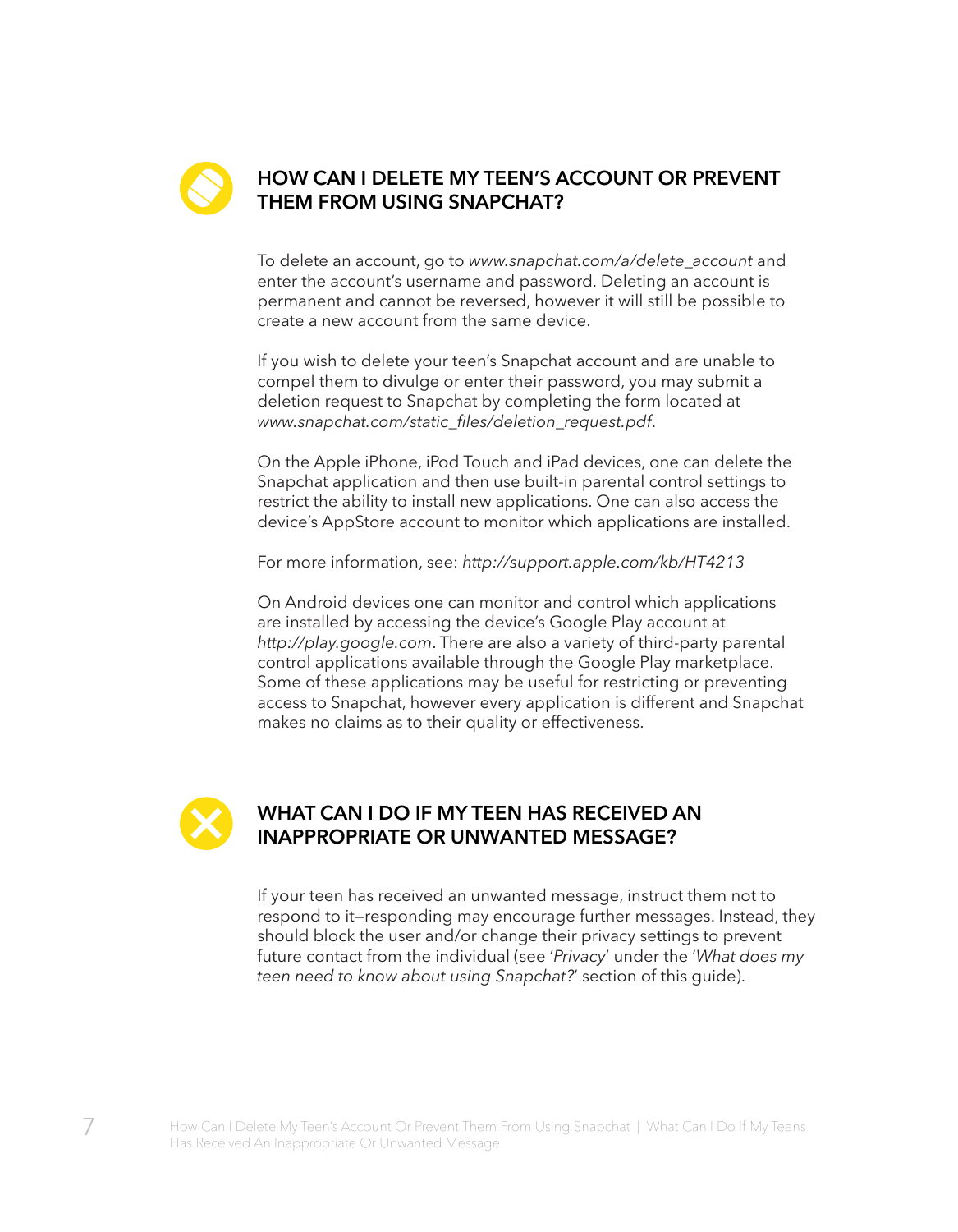If your teen has received an unwanted message, instruct them not to respond to it—responding may encourage further messages. Instead, they should block the user and/or change their privacy settings to prevent future contact from the individual (see '*Privacy*' under the '*What does my teen need to know about using Snapchat?*' section of this guide).

If your minor child has received a sexual solicitation by an adult or a sexually explicit message and you believe a crime has been committed, please contact your local law enforcement. Also, please inform us of the incident by sending an email to *safety@snapchat.com* and be sure to include:

The nature of the message

Time and date the message was sent

Sender's username

Sender's approximate age (if known)

Username of your child's account that received the message

Age of the child that received the message



## **WHAT SHOULD I DO IF I BELIEVE MY MINOR CHILD HAS BEEN SENDING SEXUALLY EXPLICIT MESSAGES?**

In addition to whatever reprimand you feel is appropriate for the situation, we recommend informing your child of the criminal nature (under U.S. law) of recording, sending or receiving sexually explicit images of a minor (even self-portraits and even to/from other minors).

Ask them to delete any copies they may have saved and inform the recipients of the serious criminal consequences of possessing or distributing sexually explicit images of a minor. Contact your local law enforcement if you feel it is appropriate or necessary.

If necessary, refer to the '*How can I delete my teen's account or prevent them from using Snapchat?*' section of this guide as well.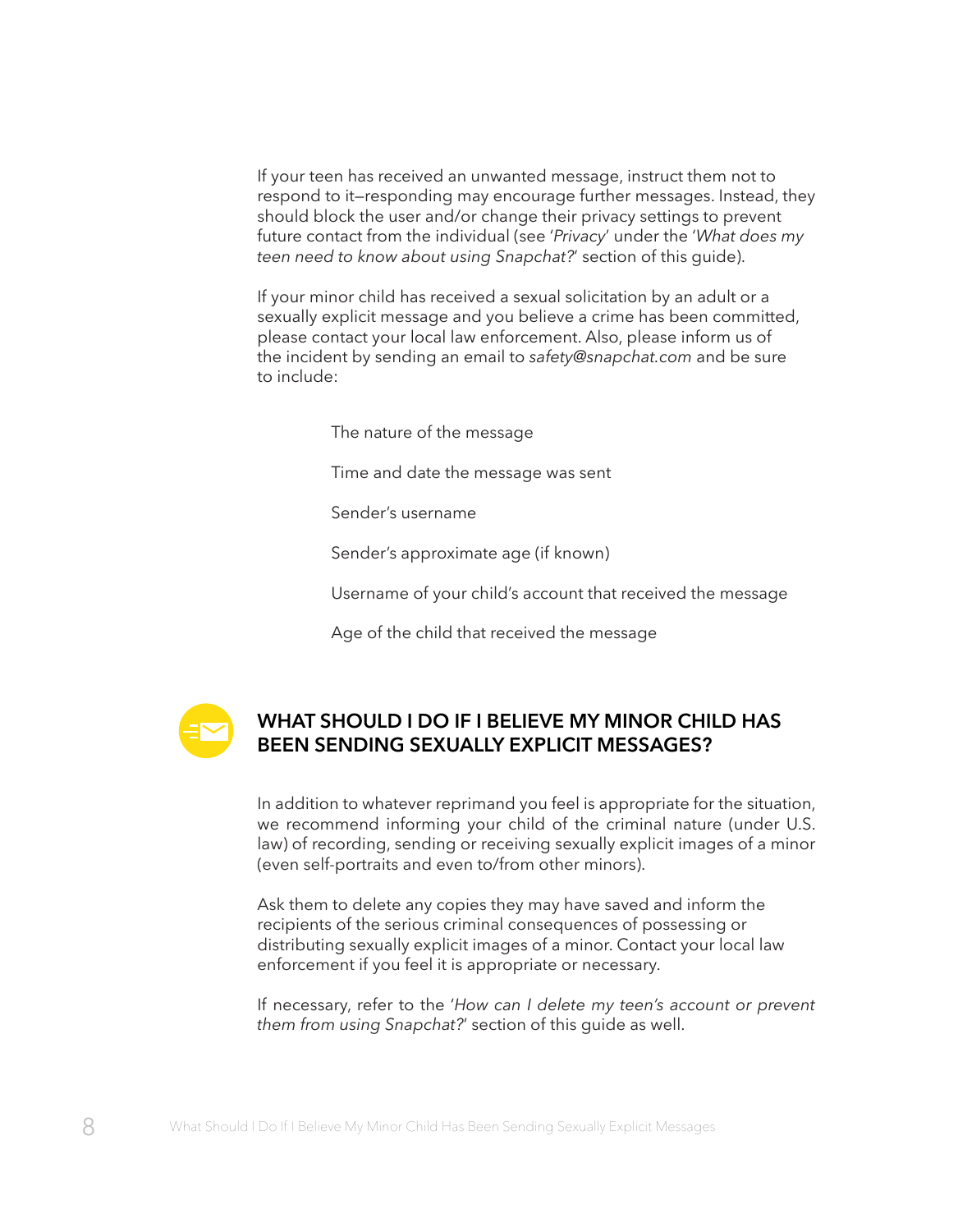

### **CONTACTING LAW ENFORCEMENT AND ASSISITING IN INVESTIGATIONS**

If you believe that you or your child have been the victim of a crime that involved the use of Snapchat, please contact your local law enforcement for assistance.

With the right legal process from law enforcement, Snapchat is often able to preserve evidence, provide identifying information and cooperate with investigations.

It is important to note that once a message has been viewed, it is usually impossible for Snapchat to retrieve a copy of its contents, even for law enforcement. If you wish to preserve evidence of the on-going receipt of illicit messages, leave the messages unopened and contact law enforcement. Unopened messages will expire after 30 days, but prior to that, they can typically be retrieved by law enforcement.

Please let the investigating officer know that they can contact Snapchat via email at lawenforcement@snapchat.com. We also offer a Law Enforcement Guide with further information, including a sample preservation letter and a release form for users wishing to authorize the release of their data to law enforcement without the need for a subpoena or search warrant.



#### **ADDITIONAL RESOURCES**

The Snapchat Support Team are fans of these resources, but Snapchat is not affiliated with them and is not responsible for their content.

#### *NETSMARTZ WORKSHOP*

Resources provided by the National Center for Missing and Exploited Children *http://www.netsmartz.org*